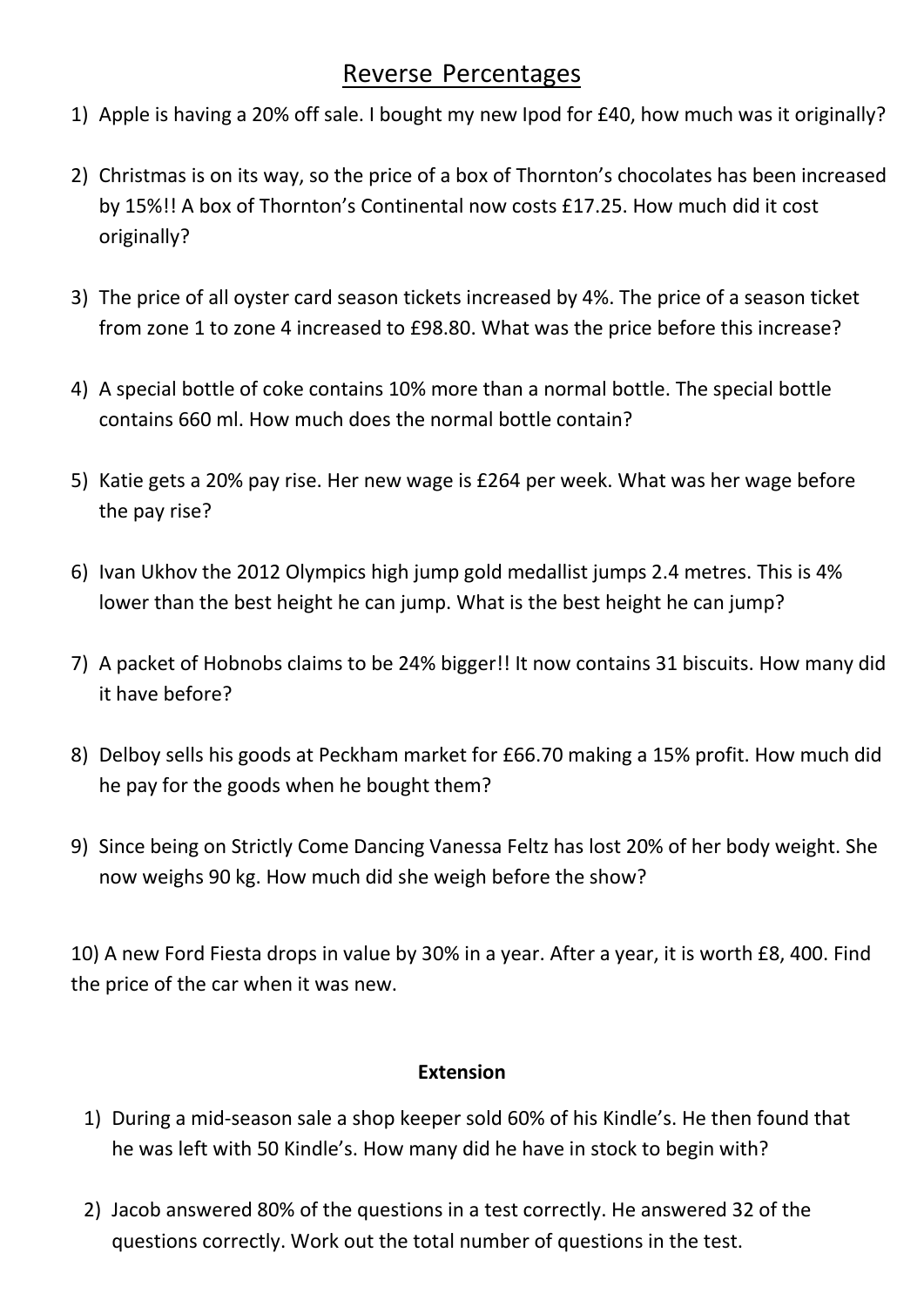- 3) In a class there are 9 people absent with the flu. This is 20% of the class missing out on vital mathematics! How many are there in the class when no one in the class is ill? How many are in class today?
- 4) A bowl of Cheerios provides 16.2 mg of vitamin C. This is 24% of the recommended daily intake. What daily intake of vitamin C is recommended?
- 5) Rosie sells her laptop to John and makes a 15% profit. John then sells the laptop to Michael for £391. John makes a 15% loss. How much did John pay for the laptop?